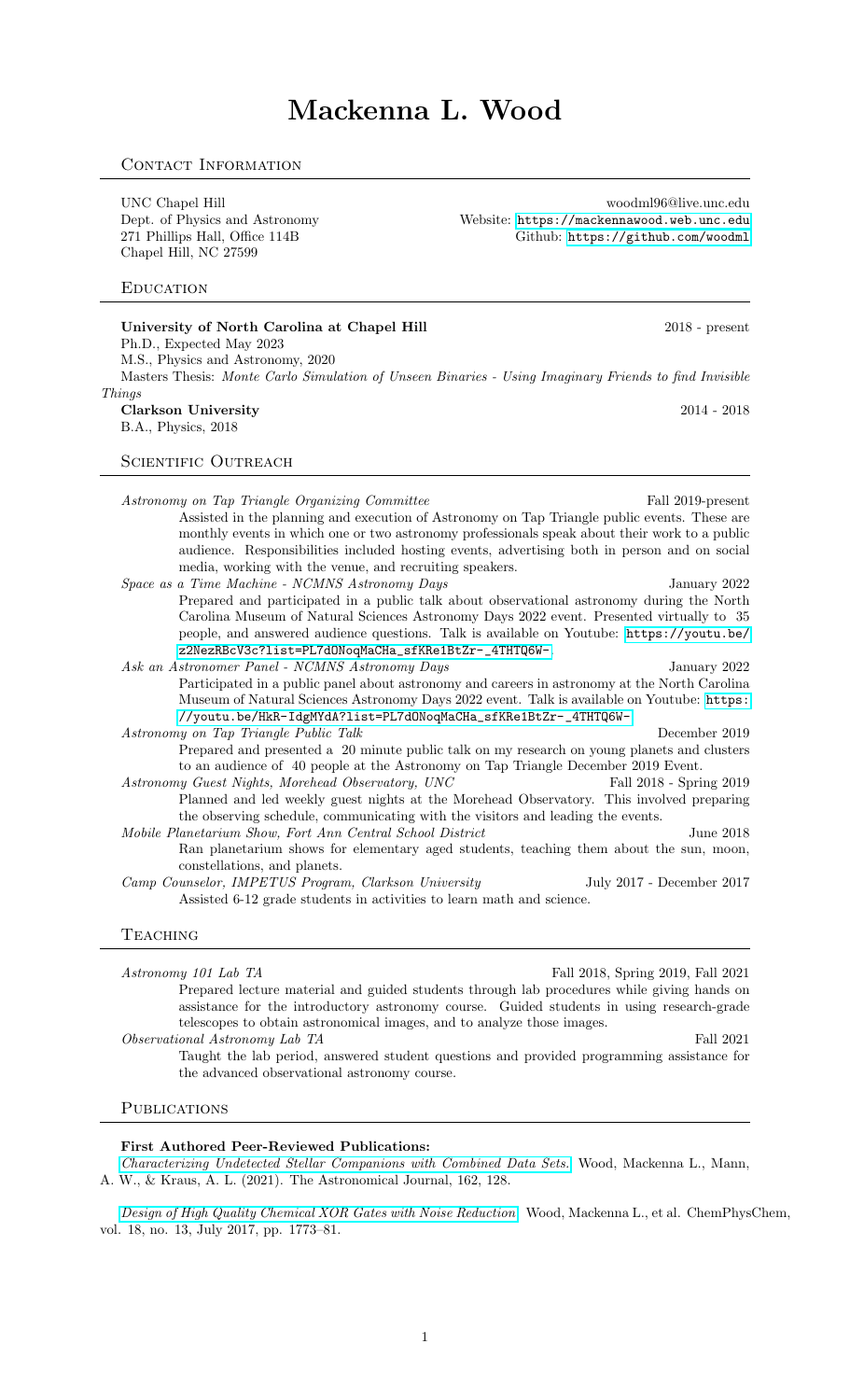#### Other Peer-Reviewed Publications:

[The Orbit and Stellar Masses of the Archetype Colliding-Wind Binary WR-140.](https://doi.org/10.1093/mnras/stab1181)Thomas, Joshua D., et al. Monthly Notices of the Royal Astronomical Society, vol. 504, no. 4, July 2021, pp. 5221–30. Silverchair.

[TESS Hunt for Young and Maturing Exoplanets \(THYME\). V. A Sub-Neptune Transiting a Young Star](https://doi.org/10.3847/1538-3881/abdf53) [in a Newly Discovered 250 Myr Association.](https://doi.org/10.3847/1538-3881/abdf53) Tofflemire, Benjamin M., et al. The Astronomical Journal, vol. 161, no. 4, Mar. 2021, p. 171. Institute of Physics.

[TESS Hunt for Young and Maturing Exoplanets \(THYME\). IV. Three Small Planets Orbiting a 120 Myr](https://doi.org/10.3847/1538-3881/abccc6) [Old Star in the Pisces–Eridanus Stream.](https://doi.org/10.3847/1538-3881/abccc6) Newton, Elisabeth R., et al. The Astronomical Journal, vol. 161, no. 2, Jan. 2021, p. 65. Institute of Physics.

[TOI-811b and TOI-852b: New Transiting Brown Dwarfs with Similar Masses and Very Different Radii](https://doi.org/10.3847/1538-3881/abd4e1) [and Ages from the TESS Mission.](https://doi.org/10.3847/1538-3881/abd4e1) Carmichael, Theron W., et al. The Astronomical Journal, vol. 161, no. 2, Jan. 2021, p. 97. Institute of Physics.

[TESS Hunt for Young and Maturing Exoplanets \(THYME\). III. A Two-Planet System in the 400 Myr](https://doi.org/10.3847/1538-3881/abae64) [Ursa Major Group.](https://doi.org/10.3847/1538-3881/abae64) Mann, Andrew W., et al. The Astronomical Journal, vol. 160, no. 4, Sept. 2020, p. 179. Institute of Physics.

[TESS Hunt for Young and Maturing Exoplanets \(THYME\). II. A 17 Myr Old Transiting Hot Jupiter in](https://doi.org/10.3847/1538-3881/ab94b7) [the Sco-Cen Association.](https://doi.org/10.3847/1538-3881/ab94b7) Rizzuto, Aaron C., et al. no. 1, June 2020, p. 33. Institute of Physics.

[TESS Hunt for Young and Maturing Exoplanets \(THYME\): A Planet in the 45 Myr Tucana–Horologium](https://doi.org/10.3847/2041-8213/ab2988) [Association.](https://doi.org/10.3847/2041-8213/ab2988)Newton, Elisabeth R., et al. The Astrophysical Journal, vol. 880, no. 1, July 2019, p. L17. Institute of Physics.

[Experimental Realization of a High-Quality Biochemical XOR Gate](https://doi.org/10.1002/cphc.201700705). Filipov, Y., et al. (2017). ChemPhysChem, 18(20), 2908–2915.

#### General Science Writing

The Strange Case of the "First Exoplanet" Wood, M. L., (2021, September 19) The Pipettepen [http:](http://www.thepipettepen.com/the-strange-case-of-the-first-exoplanet/) [//www.thepipettepen.com/the-strange-case-of-the-first-exoplanet/](http://www.thepipettepen.com/the-strange-case-of-the-first-exoplanet/)

When Astronomy Goes Wrong Wood, M. L., (2021, April 18) The Pipettepen [http://www.thepipettepen](http://www.thepipettepen.com/when-astronomy-goes-wrong/). [com/when-astronomy-goes-wrong/](http://www.thepipettepen.com/when-astronomy-goes-wrong/)

Second From the Sun - A Brief History of Observations of Venus Wood, M. L., (2020, September 19) The Pipettepen <http://www.thepipettepen.com/second-from-the-sun-a-brief-history-of-observations-of-venus/>

Superflares and Tough Bacteria Wood, M. L., (2020, March 31) The Pipettepen [http://www.thepipettepe](http://www.thepipettepen.com/superflares-and-tough-bacteria/)n. [com/superflares-and-tough-bacteria/](http://www.thepipettepen.com/superflares-and-tough-bacteria/)

How to Find a Planet in 3 (not so) Easy Steps Wood, M. L., (2019, November 11) The Pipettepen <http://www.thepipettepen.com/how-to-find-a-planet-in-3-not-so-easy-steps/>

#### **PRESENTATIONS**

Improving Planet Parameters through Composite Limits on Stellar Companions, M.L. Wood, A. W. Mann Poster, AAS 235 Meeting in Honolulu, HA. January, 2020

Making Lemonade out of LEMON: Improved Photometry Processing Software, M.L. Wood, J. Thomas Poster presented at RAPS Conference Spring 2018, Clarkson University;

Oral Presentation at RAPS Conference Spring 2018, Clarkson University;

Poster presented at NYSS APS and ASNY Joint Conference, Fall 2017, Union College

Winner of Best Poster in Session, RAPS Spring 2018

Winner of Audience-Choice Best Poster, RAPS Spring 2018

Analysis of Chemical Reactions for a Biochemical XOR Logic Gate, M. L. Wood

Poster presented at SURE Conference August 2016, Clarkson University

Oral presentation SURE Conference August 2016, Clarkson University

Crash and Bounce: The interaction between vortex rings and solid walls at various distances, M. L. Wood Poster presented at SURE Conference August 2014, Clarkson University

Workshops and Training

Sagan Summer Workshop, NASA Exoplanet Science Institute July 2021 Penn State's Summer School in Statistics for Astronomers June 2019 Standard Safe Zone Training, UNC Chapel Hill LGBTQ Center February 2020